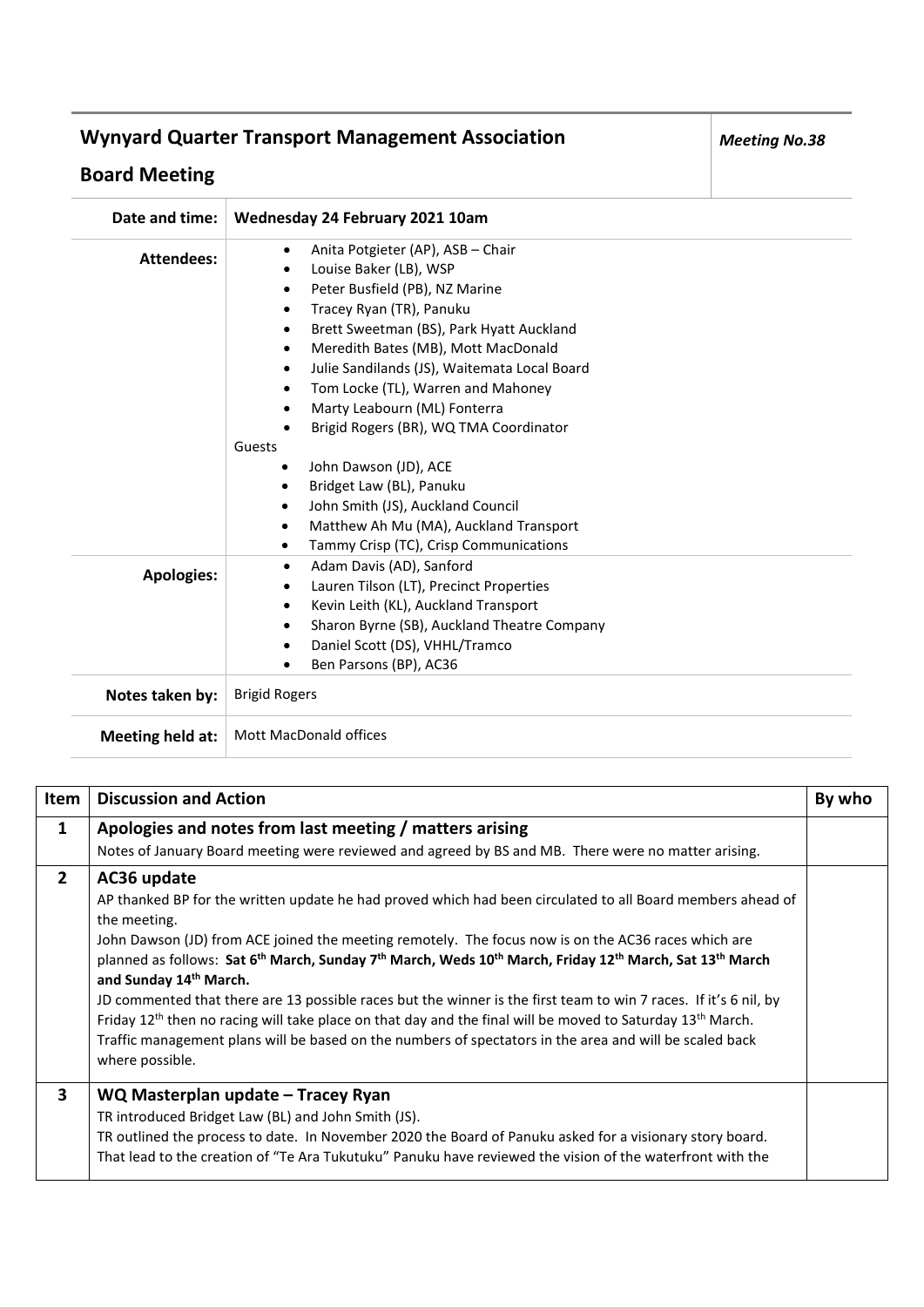help of experts from around the world. This was held in the form of online workshops. Six key themes emerged.

- Be ambitious for example be carbon positive not just carbon neutral.
- What is the draw what will attract people
- Mixed use perhaps a more diverse housing market
- Mixed scale keeping sightlines from the water
- Sea to land connectivity and new ferries perhaps
- Be for all inclusive and sustainable

Key focus from group discussions

- Sustainability
- carbon positive
- reduced carparking
- integrated public realm and built form
- Mixed community
- truly diverse mixed housing
- innovative housing models
- student and/or intermediate housing market
- Design ideas
- waka landing
- theatre and journey of the city
- waterfront fresh produce market

New time lines:

- Final Draft Masterplan endorsed by Panuku Board October 2021
- Final Draft Masterplan endorsed by Planning Committee November 2021
- Public consultation on final draft masterplan February 2022
- Final Masterplan endorsed by Panuku Board June 2022
- Plan Change lodged with Council July 2022

There will be ongoing consultation and feedback and further testing with the external challenge panel in 2021.

TR reported that bus layovers were still under consideration. There is a need for 11/12 spaces for layovers, there is no simple solution. BR commented that a bus car park was not what everyone wanted to see for the area. The existing bus depot was mooted as a solution. LB mentioned kerbside productivity – and is bus parking the way we want to sue the kerbside? ML asked if there were other levers that could be used and perhaps buses could be parked outside the area. JS mentioned that as the buses would be electric, charging points were needed along with facilities for drivers. The issue of safety was also mentioned with buses parking off street they would be crossing a footpath at some point. A purpose-built facility (as part of another development) could be a solution. TR mentioned that AT had high bus numbers planned for WQ approx. 120 p/h. This has been reduced to 40p/h

BR asked if a new crossing at Te Wero was part of this project. TR said that was a separate piece of work but was part of what was being discussed.

TL commented that some of the slides in the presentation did not show the laneways' and they are an integral part of the connectivity of the area for active mode users.

BR commented to the focus on buses when ferries could potentially be used to connect the area, thereby reducing the number of buses.

LB asked about the 70:30 mode split and how relevant that was to the modern day WQ area. LB suggested that perhaps it should be amended to an 80:20 or even a 90:10 split.

BL talked about the hardstanding areas that will be left after AC36. There is a resource consent until 2028 and a wish to maintain public access. There area could be promoted for events and activations but really needs an everyday use. BL reported that the final works on Silo Park would be completed by mid-2021.

Harbour Bridge Park – BL explained that this was being investigated as part of the Northern Pathway Project. With an estimated 2000 cyclists at peak times coming over the bridge. BL said that this work needs to be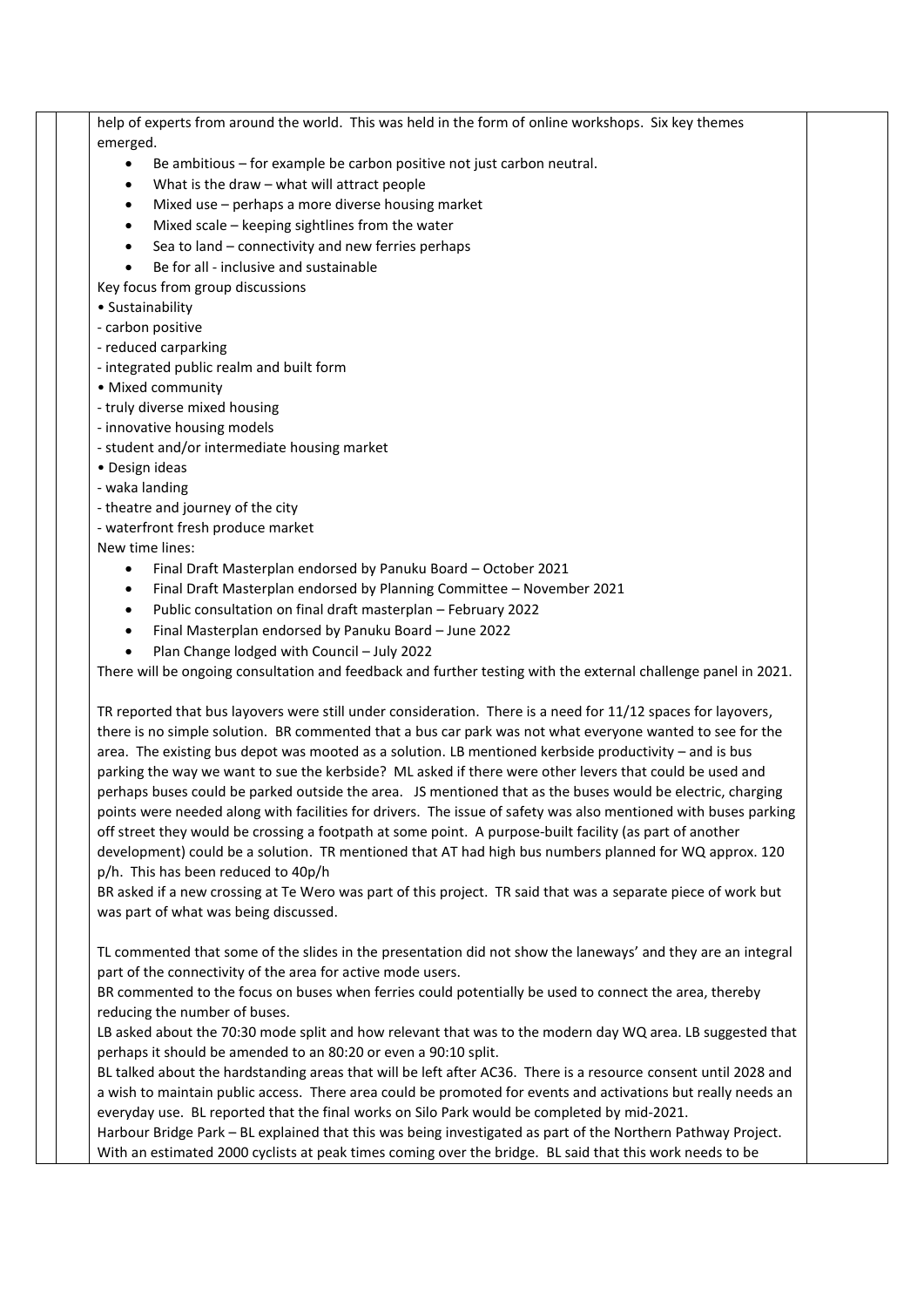|   | linked with the Beaumont Street upgrade plans. BR asked what facilities were going to be provided at the         |           |
|---|------------------------------------------------------------------------------------------------------------------|-----------|
|   | landing point at Westhaven. BL mentioned that toilet facilities were being put in place.                         |           |
|   |                                                                                                                  |           |
|   | AP thanked TR and the guests for attending.                                                                      |           |
| 4 | <b>Beaumont Street upgrade concept plans</b>                                                                     |           |
|   | Matthew Ah Mu (MA), Auckland Transport and Tammy Crisp (TC), Crisp Communications updated the Board              |           |
|   | on the concept design for the upgrade of Beaumont Street. MA recognised that they had been in contact with       |           |
|   | the TMA before and were also in contact with other stakeholders in the area. MA recognised the importance        |           |
|   | of the laneways in connecting places and the part they play in opening up view lines. There is a plan to extend  |           |
|   | the route of the Tamaki drive bus service through into WQ and along Westhaven Drive to connect with the          |           |
|   | Northern Pathway project.                                                                                        |           |
|   | As part of the upgrade plans, AT are seeking a reduction in car parking spaces. MA acknowledged that this        |           |
|   | wasn't supported by the marine industry. The bus layover situation needs to be resolved and there are 2 lay      |           |
|   | over spaces planned for Beaumont Street. This is the same number as are currently in situ. MA pointed out        |           |
|   | that only services using WQ needed to lay over in the area.                                                      |           |
|   | There are plans to improve intersections and signalise others (Beaumont /Westhaven Drive and                     |           |
|   | Beaumont/Gaunt signalised). The shared zone concept is very much in mind.                                        |           |
|   | MA mentioned that AT own the parking outside Sailors corner and that space will be used to increase the road     |           |
|   | width in that area. MA also pointed out that modelling would be done to ascertain how the final layout will      |           |
|   | work.                                                                                                            |           |
|   | BR asked if any pilots or trials would be run as part of the upgrade. MA confirmed they would be looking at      |           |
|   | that as an option.                                                                                               |           |
|   | LB commended the planned removal of the slip lane off Fanshawe Street and noted it had been a safety             |           |
|   | concern for some time.                                                                                           |           |
|   | MA noted that construction was planned for late 2022.                                                            |           |
|   | PB affirmed that the marine industry were not in favour of any loss of car parking spaces. MA agreed to meet     |           |
|   | with PB to discuss the needs of the marine industry.                                                             |           |
|   | PB also mentioned that as a working area, fuel tankers needed for the superyachts and long vehicles required     |           |
|   | on going access to Beaumont Street.                                                                              |           |
|   | Concern was expressed about the modelling for cyclists and how many might be funnelled through into WQ           |           |
|   | and how many might wish to sue Fanshawe Street. MA said there was work being done in the area.                   |           |
|   | ML asked about the long-term plans when/if the second harbour crossing goes ahead. MA mentioned that             |           |
|   | light rail had been mooted for Daldy Street and that a second Harbour crossing would mean some                   |           |
|   | reconfiguration of the roading in the area.                                                                      |           |
|   | AP thanked MA and TC for attending.                                                                              |           |
| 5 | <b>Updates</b>                                                                                                   |           |
|   | Chair                                                                                                            |           |
|   | AP have submitted the forms for the required signatory changes for TMA bank account. MB and LB will be           |           |
|   | added as soon as they have visited an ASB branch for AML                                                         |           |
|   |                                                                                                                  |           |
|   | Waitematā Local Board update                                                                                     |           |
|   | JS reported that the Local Board will be consulting on the Auckland Council Long Term Plan between 22 Feb        |           |
|   | and 22 March 2021. There is an online feedback from and JS encouraged both the TMA and individual Board          |           |
|   | members to make submissions. BR to produce a submission and circulate to Board members for comments              | <b>BR</b> |
|   | prior to submitting.                                                                                             |           |
|   |                                                                                                                  |           |
| 5 | Items of Interest / AOB                                                                                          |           |
|   | Night time economy / New Year's Eve                                                                              |           |
|   | Comments had been made about congestion in WQ on NYE with vehicles not clearing until 230am. BR and BS           |           |
|   | had a meeting scheduled with Auckland Unlimited who have undertaken some research into the night time            |           |
|   | economy.                                                                                                         | BR / BS   |
|   |                                                                                                                  |           |
|   | BS also raised the need for uber drop off points to avoid traffic congestion and improve safety for all users of |           |
|   | WQ.                                                                                                              |           |
|   |                                                                                                                  |           |
|   |                                                                                                                  |           |